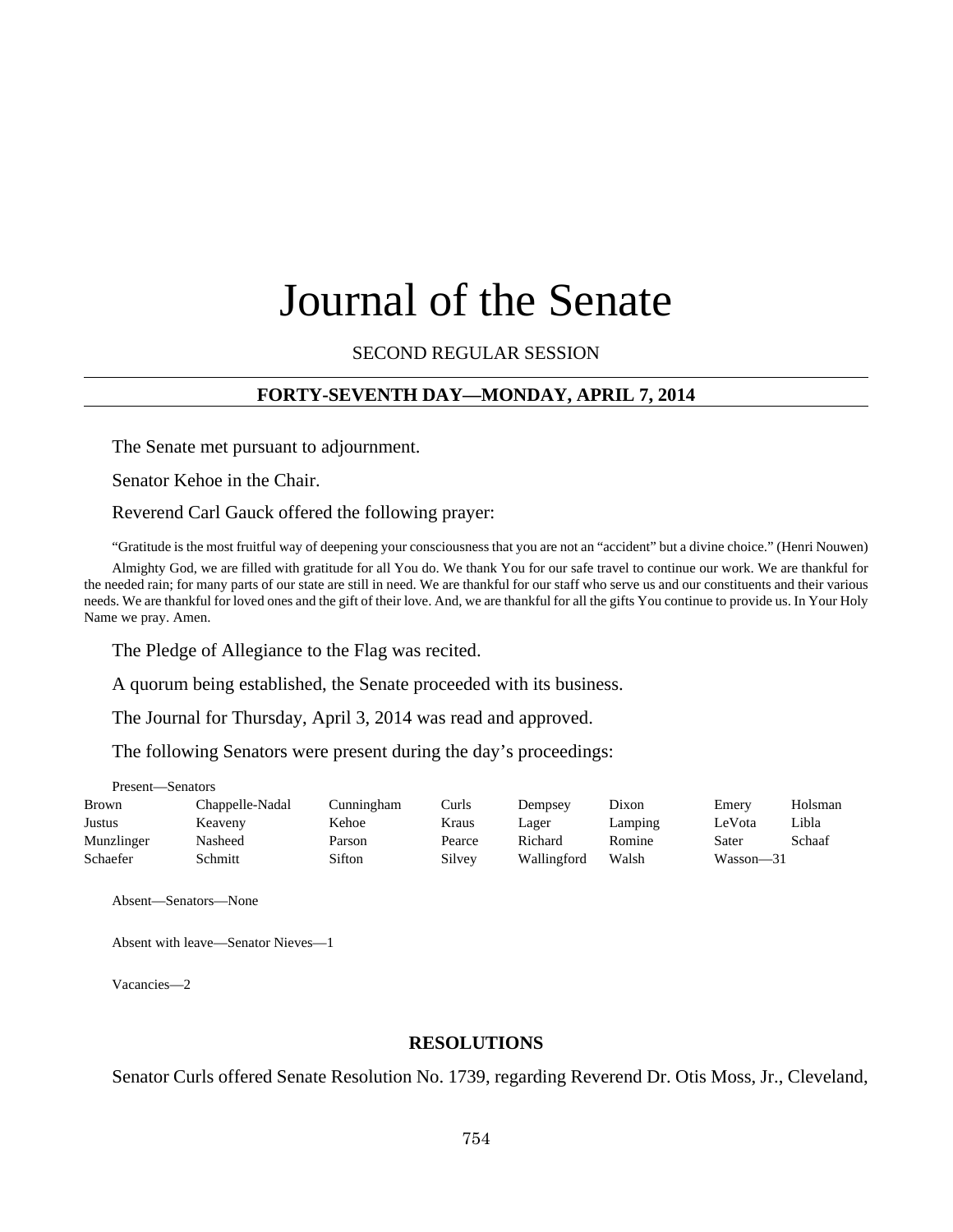Ohio, which was adopted.

Senator Curls offered Senate Resolution No. 1740, regarding Reverend Emanuel Cleaver, II, Kansas City, which was adopted.

Senator Sifton offered Senate Resolution No. 1741, regarding Dan Lamping, St. Louis, which was adopted.

Senator Sifton offered Senate Resolution No. 1742, regarding Joan Wright, St. Louis, which was adopted.

Senator Sifton offered Senate Resolution No. 1743, regarding Jacqui Schilling, Webster Groves, which was adopted.

Senator Sifton offered Senate Resolution No. 1744, regarding Jennifer Walker, Barnhart, which was adopted.

Senator Sifton offered Senate Resolution No. 1745, regarding Amber Dressel, St. Louis, which was adopted.

Senator Curls offered Senate Resolution No. 1746, regarding George W. Norman, Jr., which was adopted.

Senator Sifton offered Senate Resolution No. 1747, regarding William John Michael Franklin, which was adopted.

Senator Wasson offered Senate Resolution No. 1748, regarding Mrs. Lori Rosander and the 2013-2014 Kindergarten Class at Ozark East Elementary School, which was adopted.

Senator Schmitt offered the following resolution:

#### SENATE RESOLUTION NO.1749

WHEREAS, the Missouri Senate recognizes the importance of empowering citizens to actively participate in the democratic process; and

WHEREAS, the Missouri Senate has a long tradition of rendering assistance to those organizations that sponsor projects in the interest of good citizenship; and

WHEREAS, the 2014 Missouri Youth Leadership Forum for Students with Disabilities, sponsored by the Governor's Council on Disability and the Missouri Planning Council for Developmental Disabilities, is an educational experience in state government for high school juniors and seniors with disabilities by allowing such youth to participate in the democratic process:

NOW, THEREFORE, BE IT RESOLVED that we, the members of the Missouri Senate, Ninety-seventh General Assembly, hereby grant the 2014 Missouri Youth Leadership Forum for Students with Disabilities permission to use the Senate Chamber on Tuesday, July 22, 2014 from 2:00 p.m. to 3:30 p.m. for the purpose of holding a mock legislative session.

Senator Schmitt requested unanimous consent of the Senate that the rules be suspended for the purpose of taking **SR 1749** up for adoption, which request was granted.

On motion of Senator Schmitt, **SR 1749** was adopted.

Senator Schmitt, joined by the entire membership, offered the following resolution, which was read and adopted:

#### SENATE RESOLUTION NO.1750

Whereas, the members of the Missouri Senate always welcome the opportunity to acknowledge milestone events in the lives of Show-Me State cultural icons who for many years lived and worked in this great state; and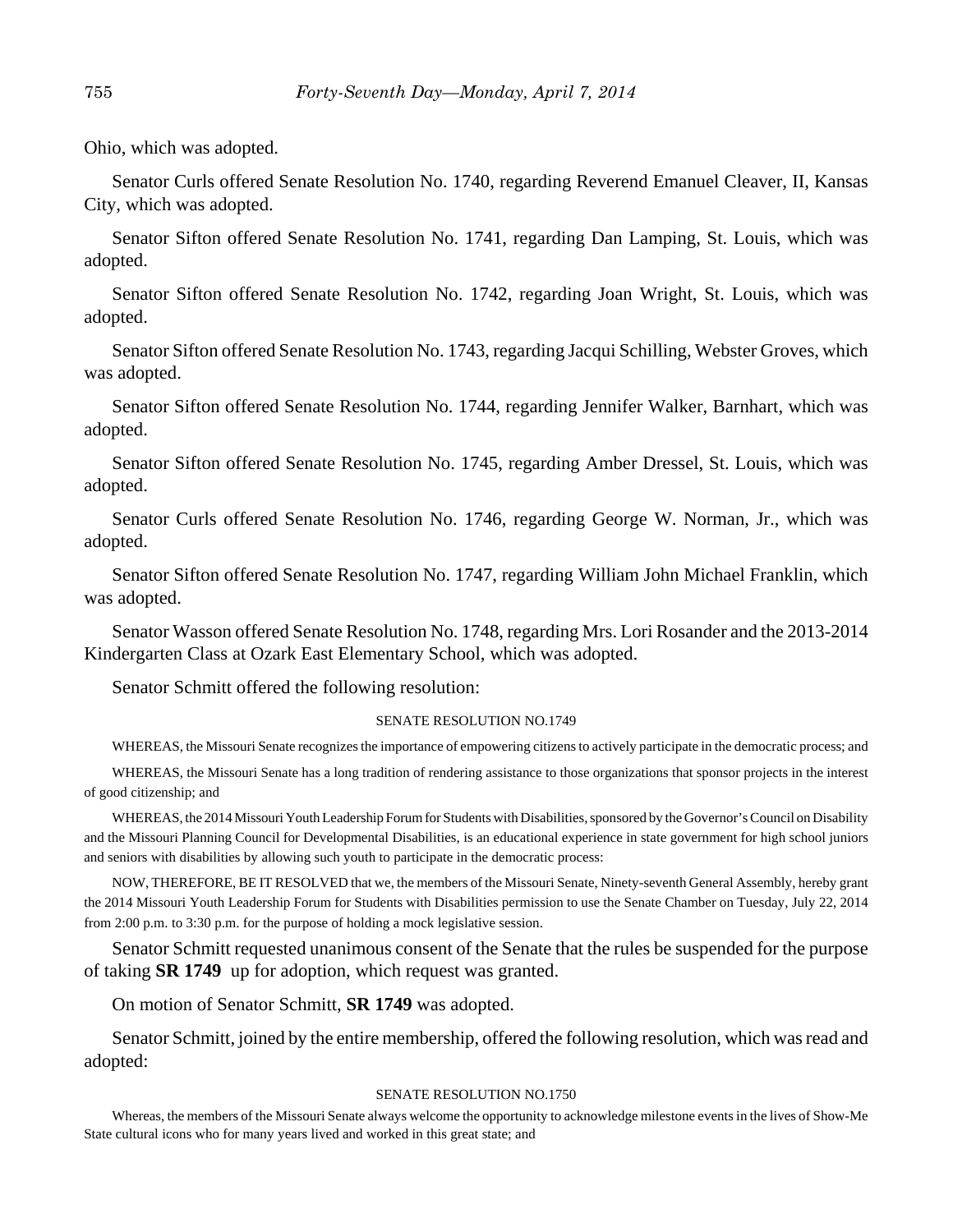#### *Journal of the Senate* 756

Whereas, Tony La Russa will be inducted into the National Baseball Hall of Fame in Cooperstown, New York, on July 27, 2014, after having managed 5,097 Major League Baseball games; winning the third-most regular season games of all time with 2,728; and earning 70 postseason victories and three World Series trophies; and

Whereas, born in Tampa, Florida, on October 4, 1944, Tony La Russa graduated from Jefferson High School, earned a degree in industrial management from the University of South Florida and a Juris Doctorate from Florida State University, and is a member of the Florida State Bar; and

Whereas, Tony La Russa signed with the Kansas City Athletics following high school graduation and officially retired as an active player in 1977; and

Whereas, one of only five lawyer/managers in baseball history, Tony La Russa began his big league managerial career with the Chicago White Sox in 1979 and won his first division title in 1983; and

Whereas, Tony La Russa moved to the Oakland A's in 1986 and won two league titles and his first World Series in 1989; and

Whereas, Tony La Russa remained with the Cardinals franchise for 16 years and won the most games in franchise's storied history with 1,408 while also winning two World Series titles; and

Whereas, Tony La Russa retired from Cardinals baseball on October 31, 2011, and in 2012 was only the second retired manager in baseball history to coach an MLB All-Star team; and

Whereas, cofounder of the Animal Rescue Foundation, Tony La Russa has developed and maintained an excellent reputation for his additional efforts with animal rescue, children, and education issues and with community-minded organizations; and

Whereas, the ARF saves the lives of countless animals when their time has run out in public shelters through the use of adoption, emergency veterinary assistance, a national resource center, and dog training and other services and works diligently to ensure animals are not put to death; and

Whereas, Tony La Russa is justifiably proud also to be known as the beloved husband of Elaine, the loving father of two daughters, and the wonderful companion for a menagerie of dogs and cats:

Now, Therefore, Be It Resolved that we, the members of the Missouri Senate, Ninety-seventh General Assembly, join to applaud the welldeserved selection of Tony La Russa for induction into the National Baseball Hall of Fame in 2014 and to convey to him this legislative body's most heartfelt best wishes for continued success in life for many more years to come; and

Be It Further Resolved that the Secretary of the Senate be instructed to prepare a properly inscribed copy of this resolution for presentation to Tony LaRussa of Alamo, California.

Senator Walsh offered Senate Resolution No. 1751, regarding Marcia Pfeiffer, Ph.D., St. Louis, which was adopted.

Senator Cunningham offered Senate Resolution No. 1752, regarding Loyd L. Mitchell, Summersville, which was adopted.

Senator Cunningham offered Senate Resolution No. 1753, regarding Jennifer Moore Davidson, which was adopted.

Senator Cunningham offered Senate Resolution No. 1754, regarding Mariah Gregg, Thayer, which was adopted.

Senator Brown offered Senate Resolution No. 1755, regarding Jared Horman, Camdenton, which was adopted.

Senator Richard offered Senate Resolution No. 1756, regarding the 2013-2014 Class 3 State Champions Neosho High School Wrestling Team, which was adopted.

Senator Romine offered Senate Resolution No. 1757, regarding Kathy L. Anders, which was adopted.

Senator Romine offered Senate Resolution No. 1758, regarding Lisa Welker, which was adopted.

Senator Romine offered Senate Resolution No. 1759, regarding Michelle Isermann, which was adopted.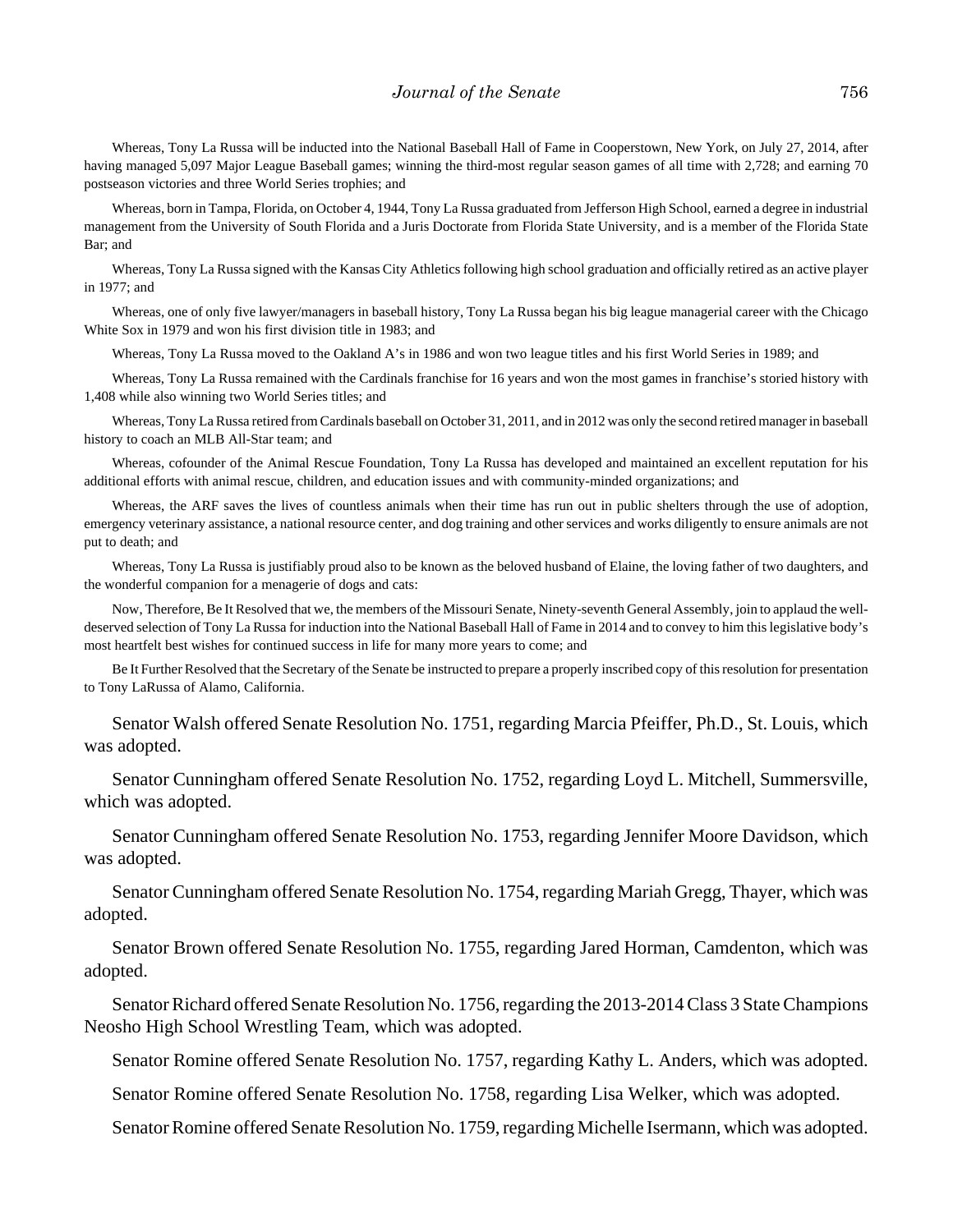Senator Romine offered Senate Resolution No. 1760, regarding Rebecca A. Voyles, DeSoto, which was adopted.

Senator Romine offered Senate Resolution No. 1761, regarding Dorothy Young, which was adopted.

Senator Romine offered Senate Resolution No. 1762, regarding Mary Porter, which was adopted.

Senator Romine offered Senate Resolution No. 1763, regarding Gale Landers, which was adopted.

Senator Romine offered Senate Resolution No. 1764, regarding Sherry Stehr, which was adopted.

Senator Romine offered Senate Resolution No. 1765, regarding Linda Herndon, which was adopted.

Senator Romine offered Senate Resolution No. 1766, regarding Diana Honold, which was adopted.

Senator Romine offered Senate Resolution No. 1767, regarding The Doe Run Company, which was adopted.

Senator Lager offered Senate Resolution No. 1768, regarding the Fiftieth Wedding Anniversary of Mr. and Mrs. Harold Lewis, Graham, which was adopted.

Senator Lager offered Senate Resolution No. 1769, regarding the Fiftieth Wedding Anniversary of Mr. and Mrs. Bob Campbell, Laredo, which was adopted.

#### **CONCURRENT RESOLUTIONS**

**SCR 39**, introduced by Senator Parson, with **SCS**, entitled:

Relating to authorization for the issuance of bonds for certain state and university projects.

Was taken up for 3rd reading and final passage.

**SCS** for **SCR 39**, entitled:

Relating to authorization for the issuance of bonds for certain state and university projects.

Was taken up.

Senator Parson moved that **SCS** for **SCR 39** be adopted.

Senator Parson offered **SA 1**:

#### SENATE AMENDMENT NO. 1

Amend Senate Committee Substitute for Senate Concurrent Resolution No. 39, as it appears on Page 738 of the Senate Journal for Thursday, April 3, 2014, Line 35 of said journal page, by striking the following: "flooring, and lighting upgrades for Violette Hall" and inserting in lieu thereof the following: "electrical systems, and fire alarm upgrades for Baldwin Hall"; further amend line 41, by striking "\$1,700,00" and inserting in lieu thereof the following: "\$1,700,000".

Senator Parson moved that the above amendment be adopted, which motion prevailed.

Senator Parson moved that **SCS** for **SCR 39**, as amended, be adopted, which motion prevailed.

Senator Pearce assumed the Chair.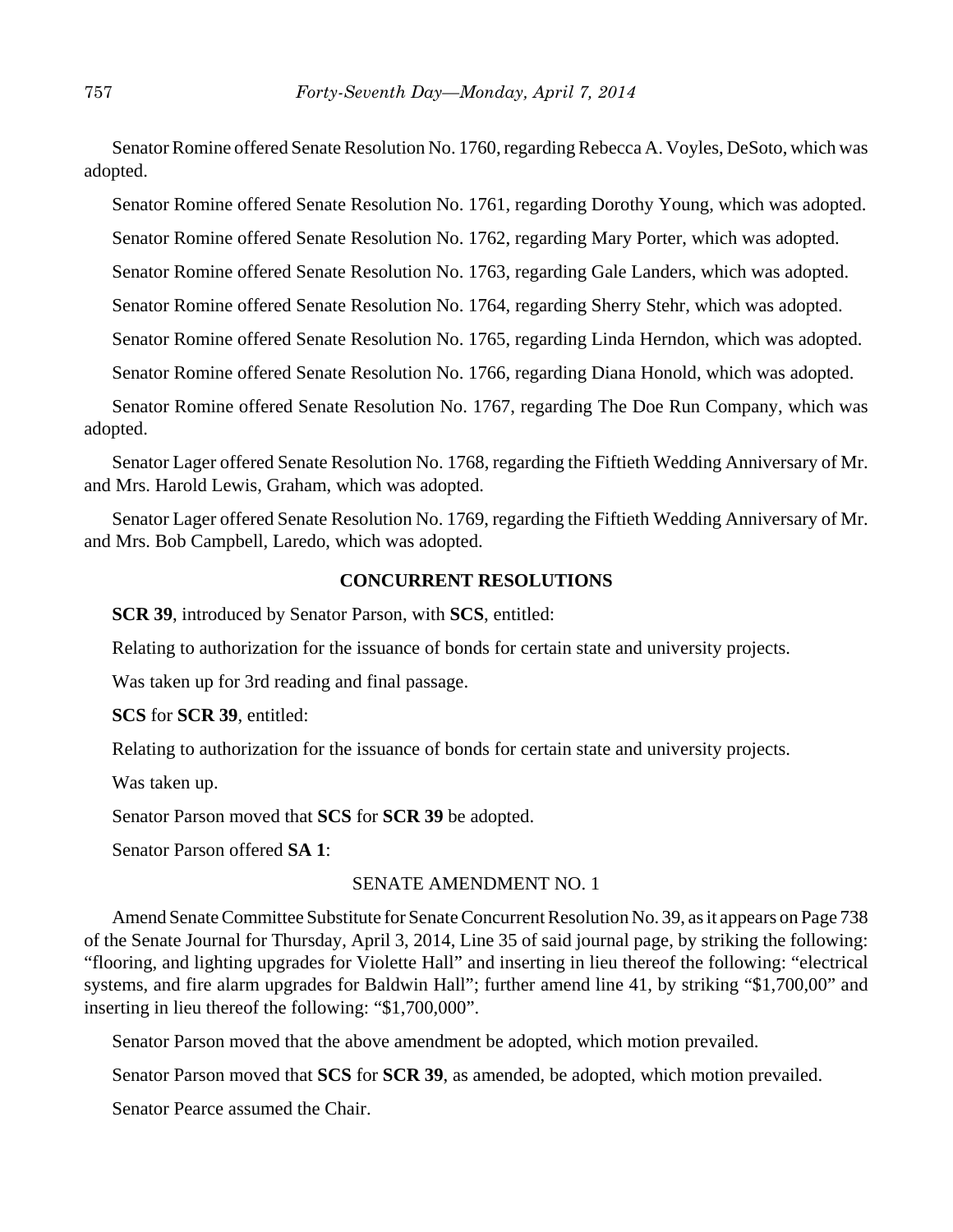On motion of Senator Parson, **SCR 39**, as amended by the **SCS**, was read the 3rd time and passed by the following vote:

| YEAS—Senators        |                            |            |           |         |            |         |        |  |
|----------------------|----------------------------|------------|-----------|---------|------------|---------|--------|--|
| Brown                | Chappelle-Nadal            | Cunningham | Curls     | Dempsey | Dixon      | Holsman | Justus |  |
| Keaveny              | Kehoe                      | Lager      | LeVota    | Libla   | Munzlinger | Nasheed | Parson |  |
| Pearce               | Richard                    | Romine     | Sater     | Schaaf  | Schaefer   | Sifton  | Silvey |  |
| Wallingford          | Walsh-26                   |            |           |         |            |         |        |  |
| NAYS-Senators        |                            |            |           |         |            |         |        |  |
| Emery                | Kraus                      | Lamping    | Schmitt-4 |         |            |         |        |  |
| Absent-Senators-None |                            |            |           |         |            |         |        |  |
|                      | Absent with leave—Senators |            |           |         |            |         |        |  |
| <b>Nieves</b>        | Wasson-2                   |            |           |         |            |         |        |  |
| Vacancies-2          |                            |            |           |         |            |         |        |  |

The President declared the concurrent resolution passed.

On motion of Senator Parson, title to the concurrent resolution was agreed to.

Senator Parson moved that the vote by which the concurrent resolution passed be reconsidered.

Senator Richard moved that motion lay on the table, which motion prevailed.

#### **MESSAGES FROM THE HOUSE**

The following messages were received from the House of Representatives through its Chief Clerk:

Mr. President: I am instructed by the House of Representatives to inform the Senate that the House has taken up and passed **HCS** for **HB 1439**, entitled:

An Act to repeal sections 1.320, 21.750, 84.340, 571.030, 571.080, 571.101, 571.107, 571.111, 571.117, 590.010, and 590.205, RSMo, and to enact in lieu thereof twenty-four new sections relating to firearms, with penalty provisions, a contingent effective date for a certain section and an emergency clause.

Emergency clause adopted.

In which the concurrence of the Senate is respectfully requested.

Read 1st time.

Also,

Mr. President: I am instructed by the House of Representatives to inform the Senate that the House has taken up and passed **HCS** for **HB 1237**, entitled:

An Act to repeal section 143.183, RSMo, and to enact in lieu thereof one new section relating to nonresident entertainer income taxes.

In which the concurrence of the Senate is respectfully requested.

Read 1st time.

Also,

Mr. President: I am instructed by the House of Representatives to inform the Senate that the House has taken up and passed **HCS** for **HBs 1235** and **1214**, entitled:

An Act to repeal sections 301.010 and 304.180, RSMo, and to enact in lieu thereof two new sections relating to vehicles hauling livestock and agricultural products.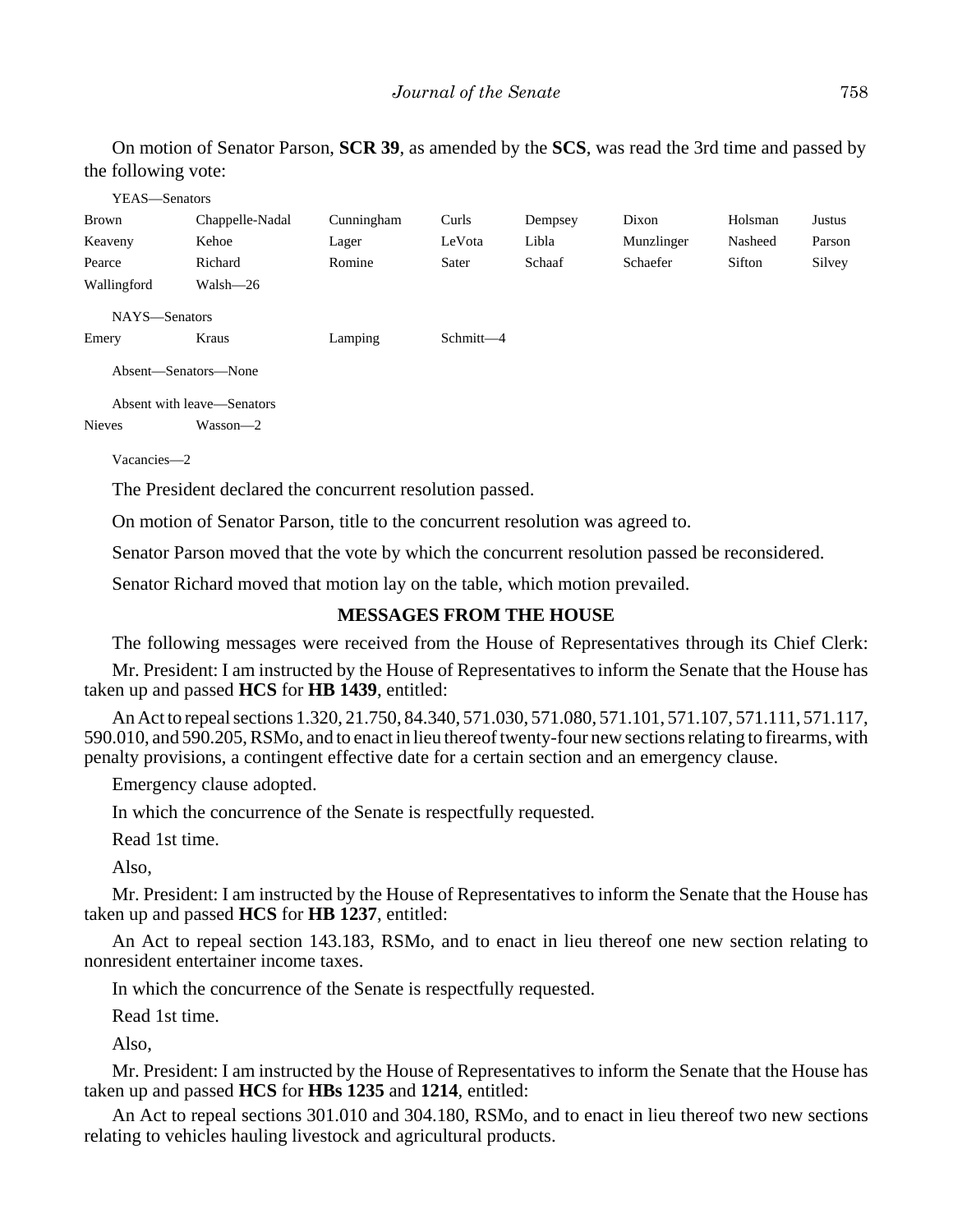In which the concurrence of the Senate is respectfully requested. Read 1st time.

## **REFERRALS**

President Pro Tem Dempsey referred **SB 812** to the Committee on Governmental Accountability and Fiscal Oversight.

#### **SENATE BILLS FOR PERFECTION**

Senator Justus moved that **SB 491**, with **SCS** (pending), be called from the Informal Calendar and again taken up for perfection, which motion prevailed.

Senator Justus offered **SS** for **SCS** for **SB 491**, entitled:

# SENATE SUBSTITUTE FOR SENATE COMMITTEE SUBSTITUTE FOR SENATE BILL NO. 491

An Act to repeal sections 160.261, 167.115, 167.171, 168.071, 195.005, 195.010, 195.015, 195.017, 195.025, 195.030, 195.040, 195.050, 195.080, 195.100, 195.110, 195.130, 195.135, 195.140, 195.150, 195.180, 195.190, 195.195, 195.198, 195.202, 195.204, 195.211, 195.212, 195.213, 195.214, 195.217, 195.218, 195.219, 195.222, 195.223, 195.226, 195.233, 195.235, 195.241, 195.242, 195.246, 195.248, 195.252, 195.254, 195.256, 195.275, 195.280, 195.285, 195.291, 195.292, 195.295, 195.296, 195.367, 195.369, 195.371, 195.375, 195.417, 195.418, 195.420, 195.501, 195.503, 195.505, 195.507, 195.509, 195.511, 195.515, 198.070, 210.117, 210.1012, 211.038, 217.010, 217.360, 217.364, 217.703, 217.735, 217.785, 221.025, 221.111, 260.211, 302.020, 302.309, 302.321, 302.540, 302.541, 302.700, 302.780, 303.025, 306.110, 306.111, 306.112, 306.114, 306.116, 306.117, 306.118, 306.119, 306.141, 311.325, 556.011, 556.016, 556.021, 556.022, 556.026, 556.037, 556.051, 556.056, 556.061, 556.063, 557.016, 557.021, 557.026, 557.035, 557.036, 557.041, 557.046, 558.011, 558.016, 558.018, 558.019, 558.041, 558.046, 559.036, 559.100, 559.106, 559.115, 559.600, 559.633, 560.011, 560.016, 560.021, 560.026, 560.031, 560.036, 564.011, 564.016, 565.002, 565.004, 565.021, 565.024, 565.025, 565.050, 565.060, 565.063, 565.065, 565.070, 565.072, 565.073, 565.074, 565.075, 565.080, 565.081, 565.082, 565.083, 565.084, 565.085, 565.086, 565.090, 565.092, 565.095, 565.100, 565.110, 565.115, 565.120, 565.130, 565.140, 565.149, 565.150, 565.153, 565.156, 565.160, 565.163, 565.165, 565.169, 565.180, 565.182, 565.184, 565.186, 565.188, 565.190, 565.200, 565.210, 565.212, 565.214, 565.216, 565.218, 565.220, 565.225, 565.250, 565.252, 565.253, 565.255, 565.350, 566.010, 566.013, 566.020, 566.023, 566.030, 566.032, 566.060, 566.062, 566.067, 566.068, 566.083, 566.086, 566.093, 566.100, 566.101, 566.135, 566.140, 566.141, 566.145, 566.147, 566.148, 566.149, 566.150, 566.153, 566.155, 566.209, 566.212, 566.213, 566.215, 566.218, 566.221, 566.224, 566.226, 566.265, 567.010, 567.020, 567.030, 567.040, 567.070, 567.080, 567.085, 567.087, 567.110, 568.020, 568.030, 568.032, 568.040, 568.045, 568.050, 568.052, 568.060, 568.070, 568.080, 568.090, 568.100, 568.120, 569.010, 569.020, 569.025, 569.030, 569.035, 569.060, 569.065, 569.067, 569.070, 569.072, 569.090, 569.094, 569.095, 569.097, 569.099, 569.100, 569.145, 570.010, 570.020, 570.030, 570.033, 570.040, 570.050, 570.055, 570.080, 570.085, 570.087, 570.103, 570.120, 570.123, 570.125, 570.130, 570.135, 570.140, 570.145, 570.155, 570.160, 570.170, 570.180, 570.190, 570.217, 570.219, 570.220, 570.222, 570.223, 570.225, 570.226, 570.230, 570.235, 570.240, 570.241, 570.245, 570.255, 570.300, 570.380, 572.020, 572.120, 573.010, 573.013, 573.020, 573.025, 573.030, 573.035, 573.040, 573.050, 573.052, 573.060, 573.065, 573.100, 573.500,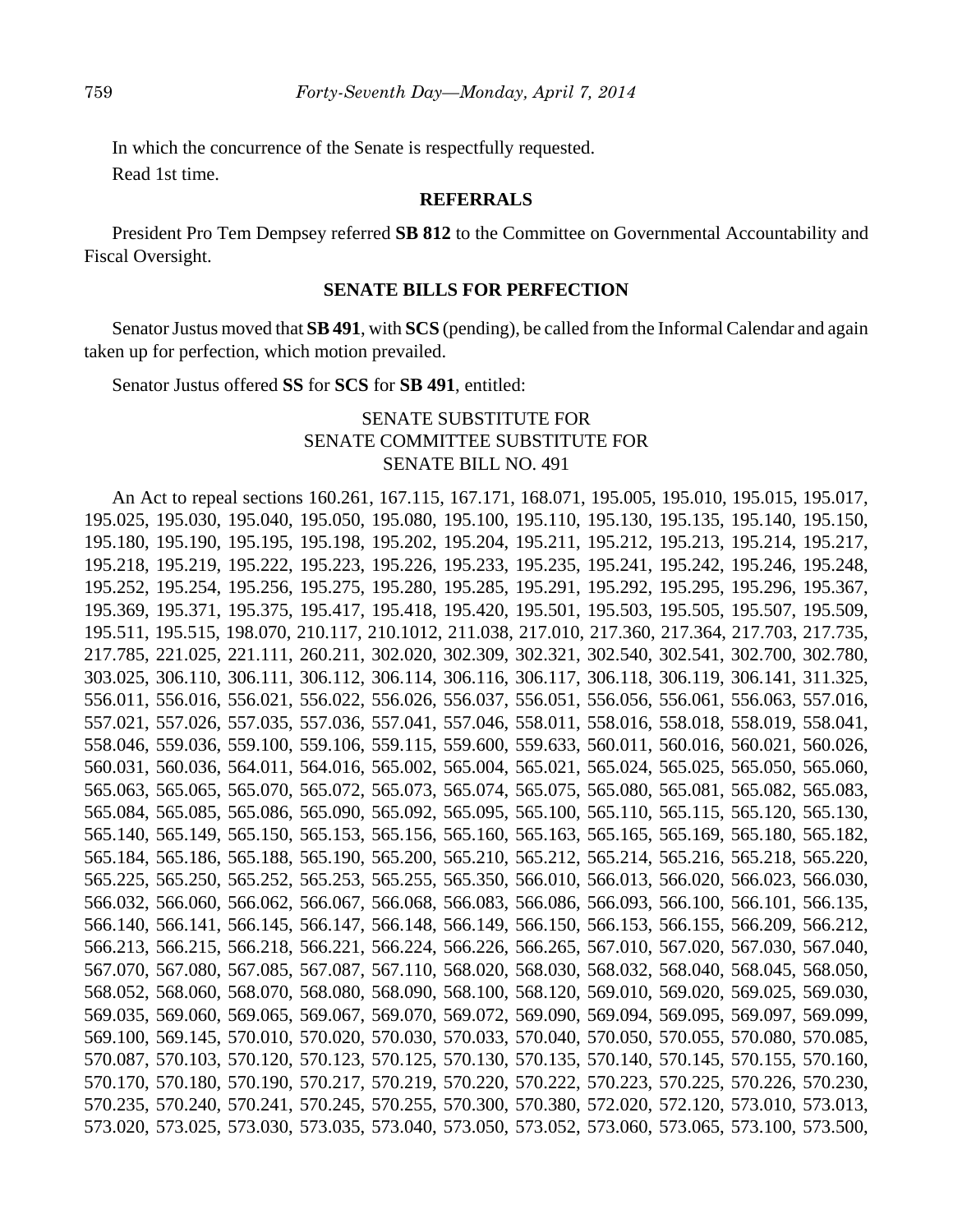573.509, 573.528, 573.531, 574.020, 574.030, 574.075, 574.085, 574.115, 575.021, 575.145, 575.153, 575.280, 575.350, 575.353, 576.050, 577.001, 577.005, 577.006, 577.010, 577.012, 577.017, 577.020, 577.021, 577.023, 577.026, 577.029, 577.031, 577.037, 577.039, 577.049, 577.051, 577.052, 577.054, 577.060, 577.065, 577.068, 577.070, 577.071, 577.076, 577.090, 577.100, 577.105, 577.110, 577.150, 577.155, 577.160, 577.161, 577.201, 577.203, 577.206, 577.208, 577.211, 577.214, 577.217, 577.221, 577.500, 577.505, 577.510, 577.515, 577.520, 577.525, 577.530, 577.600, 577.602, 577.604, 577.606, 577.608, 577.610, 577.612, 577.614, 577.625, 577.628, 577.675, 577.680, 578.008, 578.009, 578.150, 578.154, 578.200, 578.205, 578.210, 578.215, 578.220, 578.225, 578.250, 578.255, 578.260, 578.265, 578.300, 578.305, 578.310, 578.315, 578.320, 578.325, 578.330, 578.350, 578.353, 578.360, 578.363, 578.365, 578.375, 578.377, 578.379, 578.381, 578.383, 578.385, 578.387, 578.389, 578.390, 578.392, 578.405, 578.407, 578.409, 578.412, 578.414, 578.416, 578.418, 578.420, 578.421, 578.430, 578.433, 578.450, 578.500, 578.501, 578.502, 578.503, 578.510, 578.570, 589.015, 589.400, 632.480, 660.250, 660.255, 660.260, 660.261, 660.263, 660.265, 660.270, 660.275, 660.280, 660.285, 660.290, 660.295, 660.300, 660.305, 660.310, 660.315, 660.317, 660.320, and 660.321, RSMo, section 302.060 as enacted by conference committee substitute for house committee substitute for senate bill no. 23, ninety-seventh general assembly, first regular session, section 302.060 as enacted by conference committee substitute for senate substitute for senate committee substitute for house committee substitute for house bill no. 1402 merged with conference committee substitute for house committee substitute no. 2 for senate committee substitute for senate bill no. 480, ninety-sixth general assembly, second regular session, section 302.304 as enacted by conference committee substitute for house committee substitute for senate bill no. 23, ninetyseventh general assembly, first regular session, section 302.304 as enacted by conference committee substitute for house committee substitute no. 2 for senate committee substitute for senate bill no. 480, ninety-sixth general assembly, second regular session, section 577.041 as enacted by conference committee substitute for house committee substitute for senate bill no. 23, ninety-seventh general assembly, first regular session, and section 577.041 as enacted by senate substitute for senate committee substitute for house committee substitute for house bill nos. 1695, 1742 & 1672, ninety-fifth general assembly, second regular session, and to enact in lieu thereof three hundred ninety-three new sections for the sole purpose of restructuring the Missouri criminal code, with penalty provisions and an effective date.

Senator Justus moved that **SS** for **SCS** for **SB 491** be adopted.

Senator Justus offered **SA 1**:

#### SENATE AMENDMENT NO. 1

Amend Senate Substitute for Senate Committee Substitute for Senate Bill No. 491, Page 21, Section 167.115, Line 22 of said page, by striking the word "and" and inserting in lieu thereof the word "**or**"; and further amend line 25, by striking the word "and" and inserting in lieu thereof the word "**or**"; and further amend line 28, by striking the word "and" and inserting in lieu thereof the word "**or**"; and

Further amend said bill and section, page 22, line 6 of said page, by striking the word "and" and inserting in lieu thereof the word "**or**"; and further amend line 20, by striking the word "and" and inserting in lieu thereof the word "**or**"; and

Further amend said bill, page 41, Section 195.010, Line 23 of said page, by striking "(a)" and inserting in lieu thereof "**a.**"; and further amend line 25, by striking "(b)" and inserting in lieu thereof "**b.**"; and further amend line 28, by striking "(c)" and inserting in lieu thereof "**c.**"; and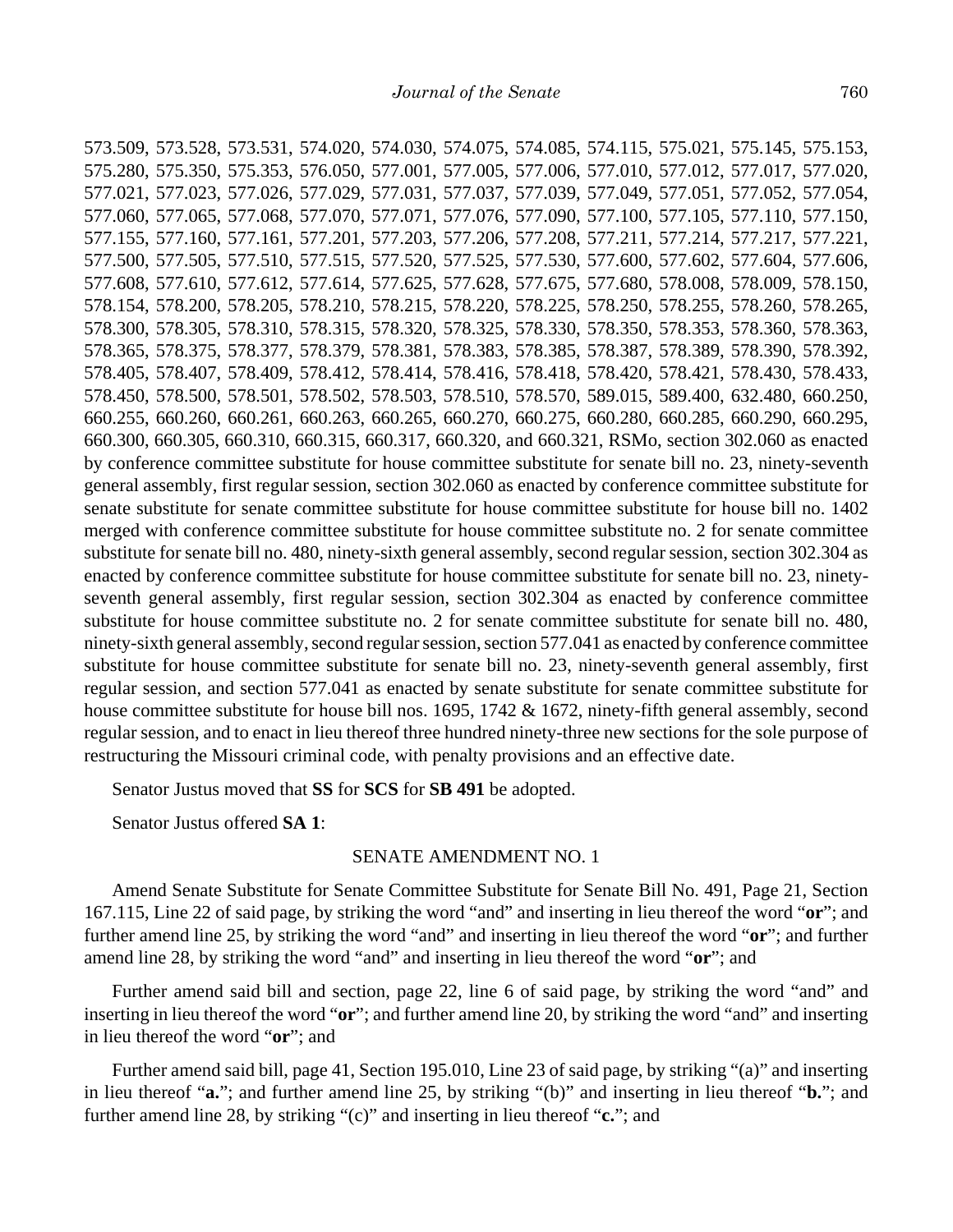Further amend said bill and section, page 42, line 3 of said page, by striking "(d)" and inserting in lieu thereof "**d.**"; and further amend line 5, by striking "(e)" and inserting in lieu thereof "**e.**"; and further amend line 7, by striking "(f)" and inserting in lieu thereof "**f.**"; and further amend line 16, by striking "(g)" and inserting in lieu thereof "**g.**"; and further amend line 18, by striking "(h)" and inserting in lieu thereof "**h.**"; and further amend line 20, by striking "(i)" and inserting in lieu thereof "**i.**"; and further amend line 21, by striking "(j)" and inserting in lieu thereof "**j.**"; and further amend line 22, by striking "(k)" and inserting in lieu thereof "**k.**"; and further amend line 26, by striking "(l)" and inserting in lieu thereof "**l.**"; and further amend line 28, by striking "(m)" and inserting in lieu thereof "**m.**"; and

Further amend said bill and section, page 43, line 2 of said page, by striking "(n)" and inserting in lieu thereof "**n.**"; and further amend line 3, by striking "(o)" and inserting in lieu thereof "**o.**"; and

Further amend said bill, page 60, section 195.017, line 27 of said page, by unbolding the closed bracket "]" on said line; and

Further amend said bill, page 270, section 557.016, line 1 of said page, by striking the opening "**[**" and closing "**]**" brackets; and further amend said line, by striking the word "five"; and

Further amend said bill, page 279, Section 558.004, Line 21 of said page, by inserting immediately after the word "unless" a colon "**:**"; and

Further amend said bill, page 286, section 558.016, lines 14-17 of said page, by striking all of said lines and inserting in lieu thereof the following: "**found to be a persistent offender or a dangerous offender and is found guilty of:**

**(1) A class B felony, to a term of imprisonment of not less than ten years and not to exceed thirty years, or life imprisonment;**

**(2) A level 1 class C felony, to a term of imprisonment of not less than five years and not to exceed fifteen years;**

**(3) A level 2 class C felony, to a term of imprisonment of not less than three years and not to exceed ten years; or**

**(4) A class D felony, to a term of imprisonment not to exceed seven years**.

**8. For purposes of this section, the following terms mean:**

**(1) "Level 1 class C felony", a class C felony with an authorized term of imprisonment of not less than three years and not to exceed ten years; and**

**(2) "Level 2 class C felony", a class C felony with an authorized term of imprisonment not to exceed seven years**."; and

Further amend said bill, page 307, section 562.012, line 12 of said page, by striking the opening bracket "**[**"; and further amend line 16, by inserting immediately after "(2)" the following: "**Level 1**"; and further amend lines 18-27, by striking all of said lines and inserting in lieu thereof the following:

# "(3) **Level 2 class C felony if the offense attempted is a level 1 class C felony.**

**(4)** Class D felony if the offense attempted is a **level 2** class C felony.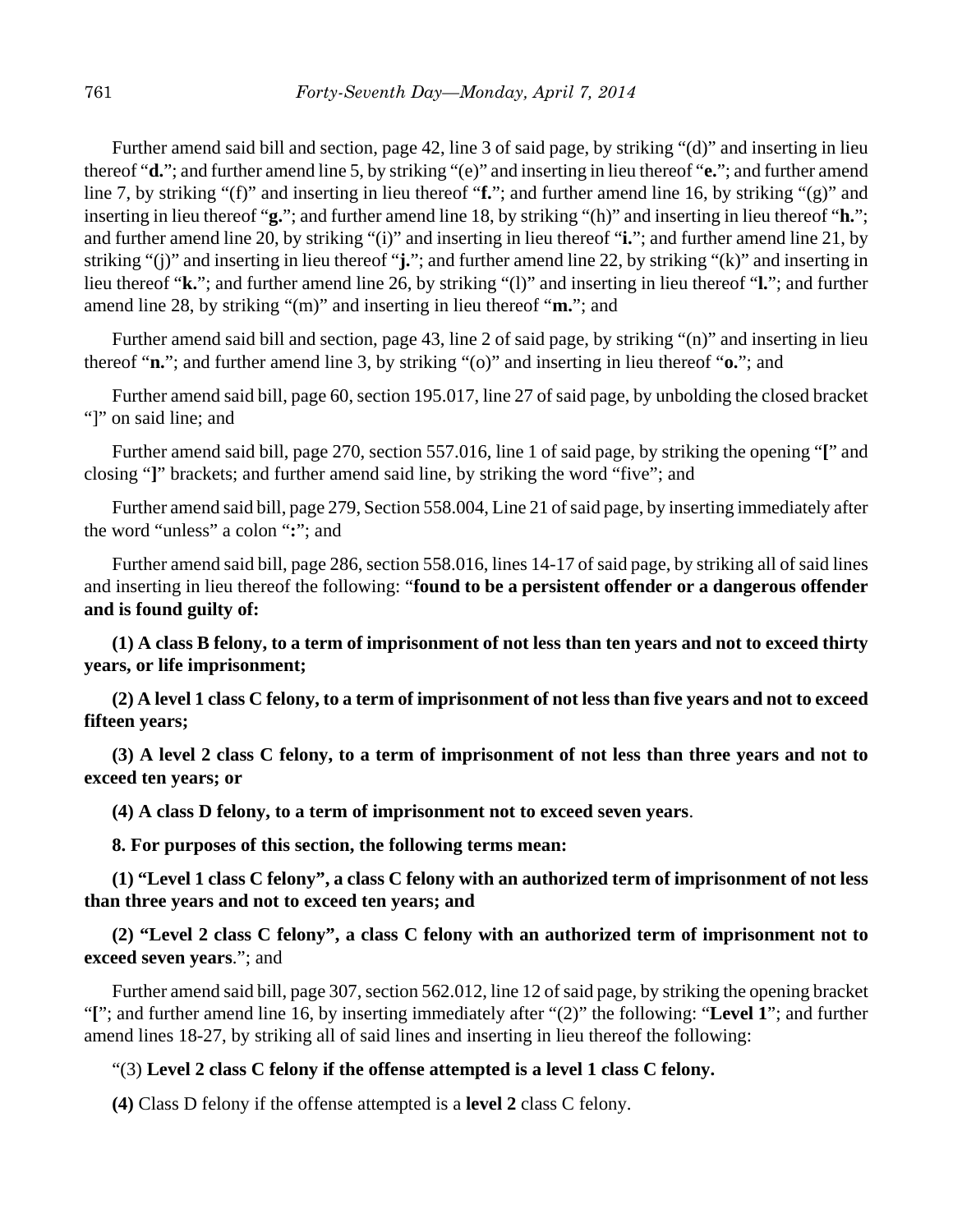**[**(4)**] (5)** Class A misdemeanor if the offense attempted is a class D felony.

**[**(5)**] (6)** Class **[**C**] B** misdemeanor if the offense attempted is a **class A** misdemeanor **[**of any degree**]**.

**(7) Class C misdemeanor if the offense attempted is a class B misdemeanor.**

**(8) Class D misdemeanor if the offense attempted is a class C misdemeanor.**

**4. For purposes of this section, the following terms mean:**

**(1) "Level 1 class C felony", a class C felony with an authorized term of imprisonment of not less than three years and not to exceed ten years; and**

**(2) "Level 2 class C felony", a class C felony with an authorized term of imprisonment not to exceed seven years.**"; and

Further amend said bill, page 309, section 562.014, line 22, of said page, by striking the opening bracket "**[**"; and further amend line 26, by inserting immediately after "(2)" the following: "**Level 1**"; and further amend line 27, by inserting immediately after all of said line the following:

## "**(3) Level 2 class C felony if the object of the conspiracy is a level 1 class C felony.**

**[**(3)**] (4)**"; and

Further amend said bill and section, page 310, lines 1-10 of said page, by striking all of said lines and inserting in lieu thereof the following:

"**level 2** class C felony.

**[**(4)**] (5)** Class A misdemeanor if the object of the conspiracy is a class D felony.

**[**(5)**] (6)** Class **[**C**]** B misdemeanor if the object of the conspiracy is a **class A** misdemeanor **[**of any degree or an infraction**]**.

**(7) Class C misdemeanor if the object of the conspiracy is a class B misdemeanor.**

**(8) Class D misdemeanor if the object of the conspiracy is a class C misdemeanor.**

**9. For purposes of this section, the following terms mean:**

**(1) "Level 1 class C felony", a class C felony with an authorized term of imprisonment of not less than three years and not to exceed ten years; and**

**(2) "Level 2 class C felony", a class C felony with an authorized term of imprisonment not to exceed seven years.**"; and

Further amend said bill, page 315, section 565.010, line 12 of said page, by inserting immediately after the word "of" a colon "**:**"; and

Further amend said bill, page 330, section 565.079, lines 6-17 of said page, by striking all of said lines and inserting in lieu thereof the following: "**been found to be a prior assault offender and is found guilty of:**

**(1) A class B felony, to a term of imprisonment of not less than ten years and not to exceed thirty years, or life imprisonment;**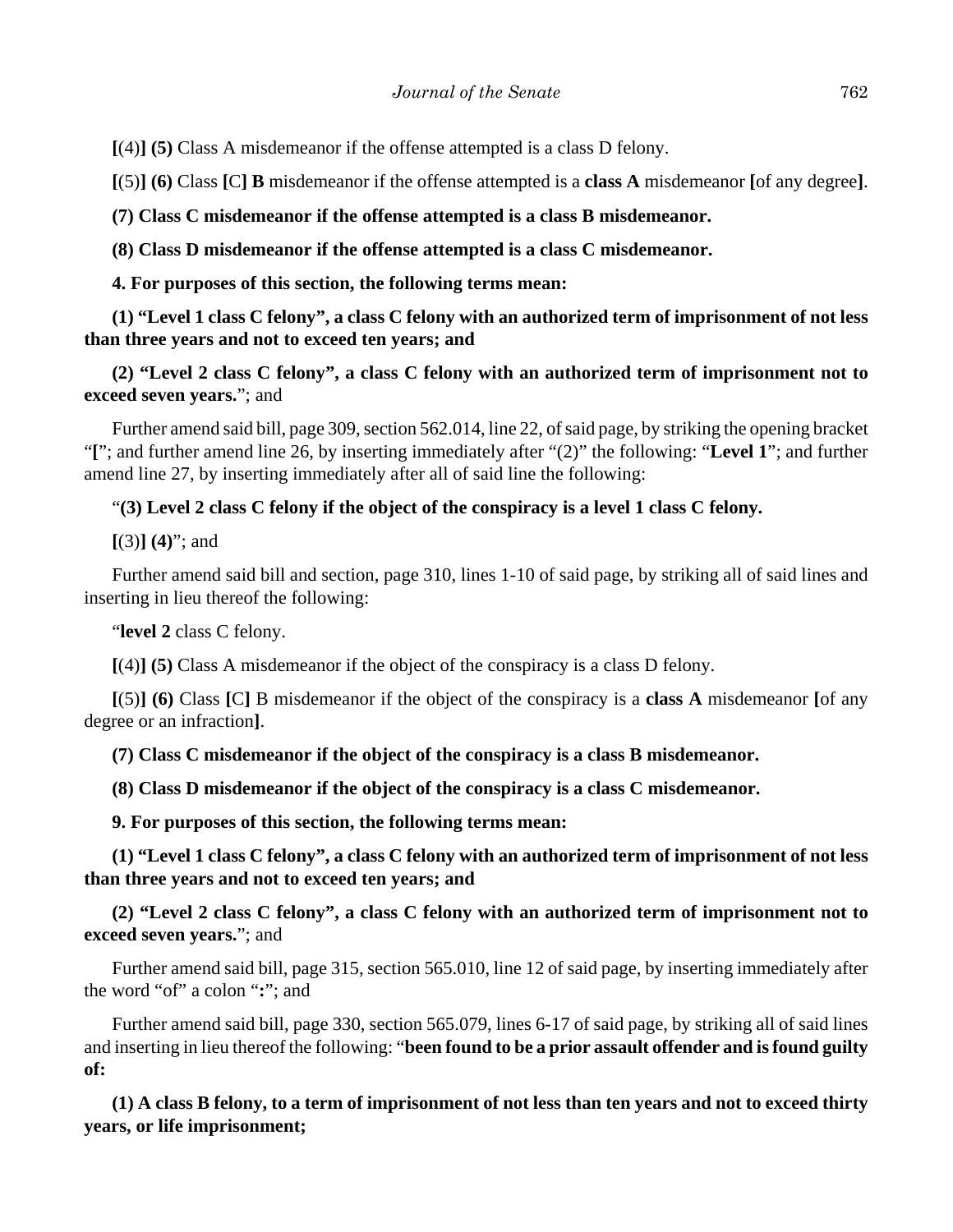**(2) A level 1 class C felony, to a term of imprisonment of not less than five years and not to exceed fifteen years; or**

**(3) A level 2 class C felony, to a term of imprisonment of not less than three years and not to exceed ten years.**

**14. The court shall sentence a person, who has been found to be a persistent assault offender and is found guilty of:**

**(1) A class B felony or a level 1 class C felony, to a term of imprisonment of not less than ten years and not to exceed thirty years, or life imprisonment; or**

**(2) A level 2 class C felony, to a term of imprisonment of not less than five years and not to exceed fifteen years.**

**15. For purposes of this section, the following terms mean:**

**(1) "Level 1 class C felony", a class C felony with an authorized term of imprisonment of not less than three years and not to exceed ten years; and**

**(2) "Level 2 class C felony", a class C felony with an authorized term of imprisonment not to exceed seven years**." and

Further amend said bill, page 377, section 566.209, by striking all of said section from the bill; and

Further amend said bill, page 439, section 570.135, lines 7-9 of said page, by striking all of said lines and inserting in lieu thereof the following: "or 2 of this section is guilty of**]**

**2. The offense of fraudulent procurement of a credit or debit device is** a class A misdemeanor."; and

Further amend said bill, page 488, section 573.205, line 21 of said page, by inserting after all of said line the following:

"**[**568.110.**] 573.215.** 1. **[**Any**] A person commits the offense of failure to report child pornography if he or she being a** film and photographic print processor, computer provider, installer or repair person, or any internet service provider who has knowledge of or observes, within the scope of the person's professional capacity or employment, any film, photograph, videotape, negative, slide, or computer-generated image or picture depicting a child under **[**the age of**]** eighteen years **of age** engaged in an act of sexual conduct **[**shall**] fails to** report such instance to **[**the**] any** law enforcement agency **[**having jurisdiction over the case**]** immediately or as soon as practically possible.

2. **The offense of** failure to **[**make such report shall be**] report child pornography is** a class B misdemeanor.

3. Nothing in this section shall be construed to require a provider of electronic communication services or remote computing services to monitor any user, subscriber or customer of the provider, or the content of any communication of any user, subscriber or customer of the provider."; and

Further amend said bill, page 493, section 574.005, line 5 of said page, by striking "1."; and

Further amend said bill, page 526, section 577.014, line 21 of said line, by striking "twenty hundredths" and inserting in lieu thereof the following: "**twenty-hundredths**"; and further amend line 25, by striking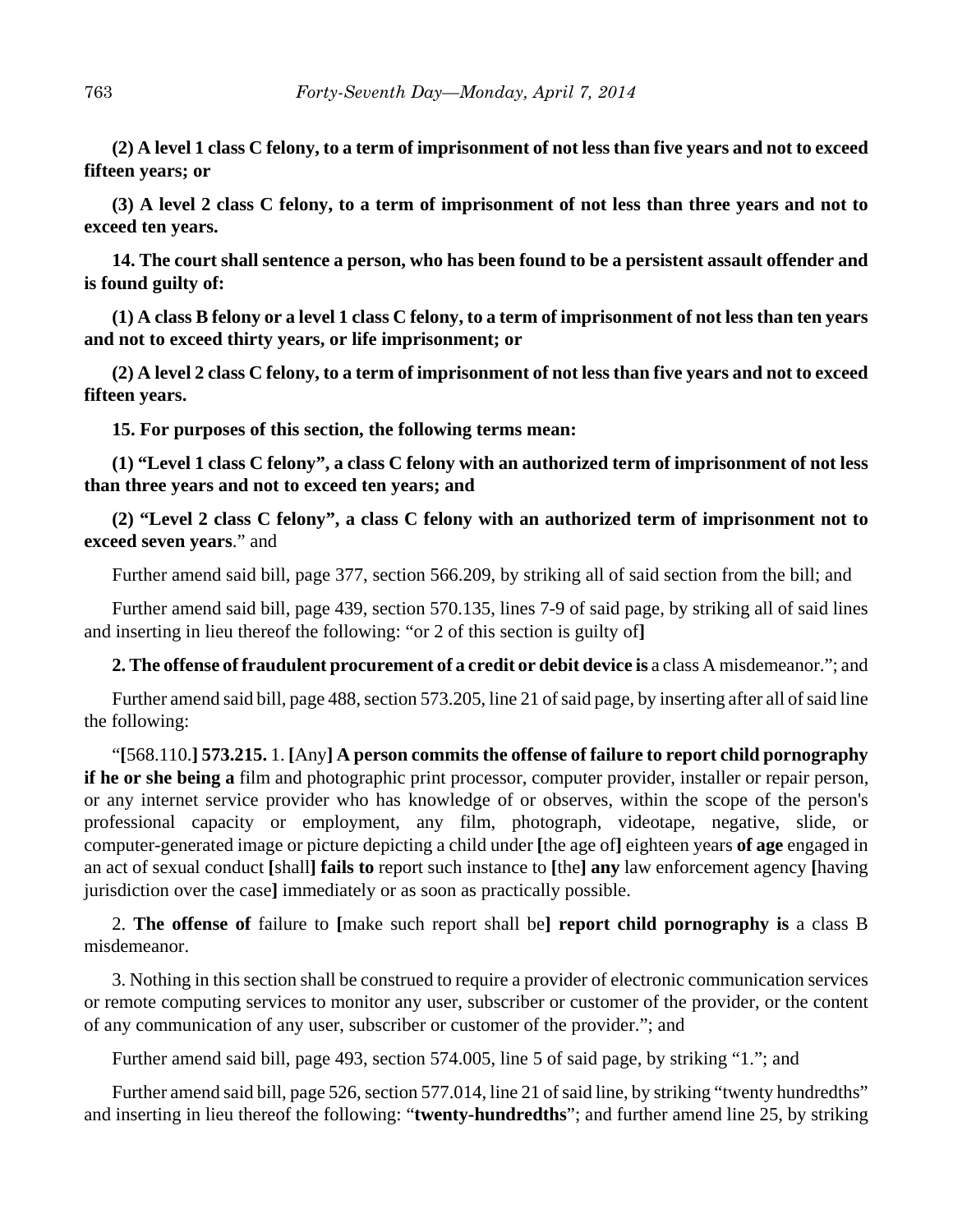"twenty hundredths" and inserting in lieu thereof the following: "**twenty-hundredths**"; and

Further amend said bill, page 566, section 577.078, line 7 of said page, by inserting after all of said line the following:

"577.080. 1. A person commits the **[**crime**] offense** of abandoning a **[**motor**]** vehicle, vessel, or trailer if he **or she knowingly** abandons any motor vehicle, vessel, or trailer on**:**

**(1)** The right-of-way of any public road or state highway **[**or**];**

**(2)** On or in any of the waters in this state **[**or**];**

**(3)** On the banks of any stream**[**, or**];**

**(4)** On any land or water owned, operated or leased by the state, any board, department, agency or commission thereof, or any political subdivision thereof **[**or**];**

**(5)** On any land or water owned, operated or leased by the federal government**;** or

**(6)** On any private real property owned by another without his **or her** consent.

2. For purposes of this section, the last owner of record of a **[**motor**]** vehicle, vessel, or trailer found abandoned and not shown to be transferred pursuant to sections 301.196 and 301.197 shall be deemed prima facie **[**to have been the owner**] evidence of ownership** of such **[**motor**]** vehicle, vessel, or trailer at the time it was abandoned and **[**to have been**]** the person who abandoned the **[**motor**]** vehicle, vessel, or trailer or caused or procured its abandonment. The registered owner of the abandoned **[**motor**]** vehicle, vessel, or trailer shall not be subject to the penalties provided by this section if the **[**motor**]** vehicle, vessel, or trailer was in the care, custody, or control of another person at the time of the violation. In such instance, the owner shall submit such evidence in an affidavit permitted by the court setting forth the name, address, and other pertinent information of the person who leased, rented, or otherwise had care, custody, or control of the **[**motor**]** vehicle, vessel, or trailer at the time of the alleged violation. The affidavit submitted pursuant to this subsection shall be admissible in a court proceeding adjudicating the alleged violation and shall raise a rebuttable presumption that the person identified in the affidavit was in actual control of the **[**motor**]** vehicle, vessel, or trailer. In such case, the court has the authority to terminate the prosecution of the summons issued to the owner and issue a summons to the person identified in the affidavit as the operator. If the **[**motor**]** vehicle, vessel, or trailer is alleged to have been stolen, the owner of the **[**motor**]** vehicle, vessel, or trailer shall submit proof that a police report was filed in a timely manner indicating that the vehicle or vessel was stolen at the time of the alleged violation.

3. **The offense of** abandoning a **[**motor**]** vehicle, vessel, or trailer is a class A misdemeanor.

4. Any person convicted pursuant to this section shall be civilly liable for all reasonable towing, storage, and administrative costs associated with the abandonment of the **[**motor**]** vehicle, vessel, or trailer. Any reasonable towing, storage, and administrative costs in excess of the value of the abandoned **[**motor**]** vehicle, vessel, or trailer that exist at the time the **[**motor vehicle or vessel**] property** is transferred pursuant to section 304.156 shall remain the liability of the person convicted pursuant to this section so long as the towing company, as defined in chapter 304, provided the title owner and lienholders, as ascertained by the department of revenue records, a notice within the time frame and in the form as described in subsection 1 of section 304.156."; and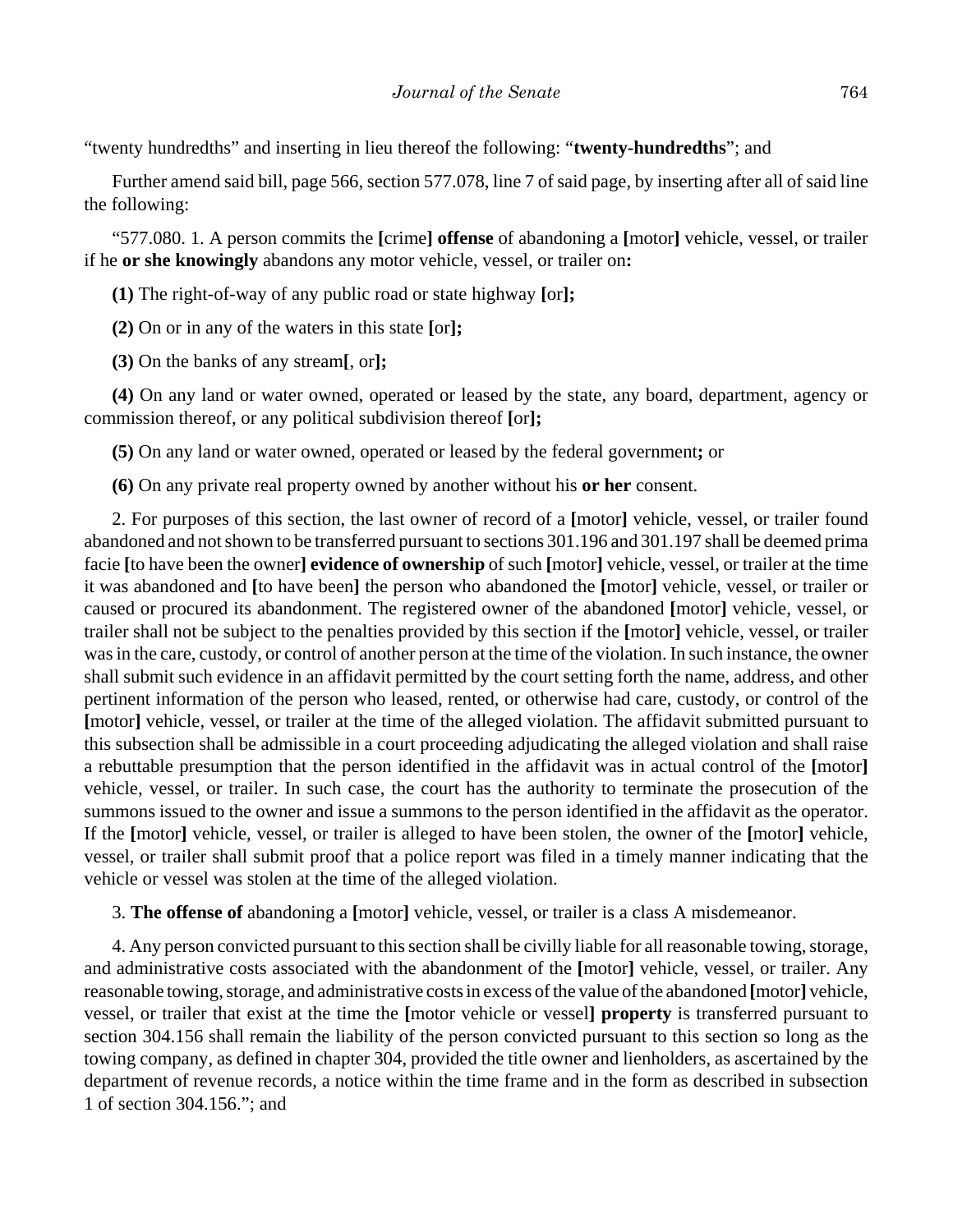Further amend said bill, page 593, section 579.015, lines 13-14 of said page, by striking "a person found guilty of the offense shall be sentenced to pay a fine of" and inserting in lieu thereof the following: "**the offense is punishable by a fine of**"; and

Further amend said bill, page 635, section 579.170, lines 4-16 of said page, by striking all of said lines and inserting in lieu thereof the following: "**shall sentence a person, who has been found to be a prior drug offender and is found guilty of:**

**(1) A level 1 class C felony, to a term of imprisonment of not less than five years and not to exceed fifteen years;**

**(2) A level 2 class C felony, to a term of imprisonment of not less than three years and not to exceed ten years; or**

**(3) A class D felony, to a term of imprisonment not to exceed seven years.**

**5. The court shall sentence a person, who has been found to be a persistent drug offender and is found guilty of:**

**(1) A class B felony, or a level 1 class C felony, to a term of imprisonment of not less than ten years and not to exceed thirty years, or life imprisonment;**

**(2) A level 2 class C felony, to a term of imprisonment of not less than five years and not to exceed fifteen years; or**

**(3) A class D felony, to a term of imprisonment of not less than three years and not to exceed ten years.**

**6. For purposes of this section, the following terms mean:**

**(1) "Level 1 class C felony", a class C felony with an authorized term of imprisonment of not less than three years and not to exceed ten years; and**

**(2) "Level 2 class C felony", a class C felony with an authorized term of imprisonment not to exceed seven years.**"; and

Further amend the title and enacting clause accordingly.

Senator Justus moved that the above amendment be adopted, which motion prevailed.

Senator Justus offered **SA 2**:

#### SENATE AMENDMENT NO. 2

Amend Senate Substitute for Senate Committee Substitute for Senate Bill No. 491, Page 160, Section 217.735, Line 2 of said page, by inserting immediately after the word "Section" the following: "**566.068, 566.069,**"; and

Further amend said bill, page 262, section 556.061, line 22 of said page, by inserting immediately after the word "the" as it appear the first time on said line the following: "**first or**"; and

Further amend said bill, page 354, section 566.023, lines 3-4 of said page, by striking all of said lines and inserting in lieu thereof the following: "566.064, **[**566.068, and 566.090**] and 566.071,** that the defendant was married"; and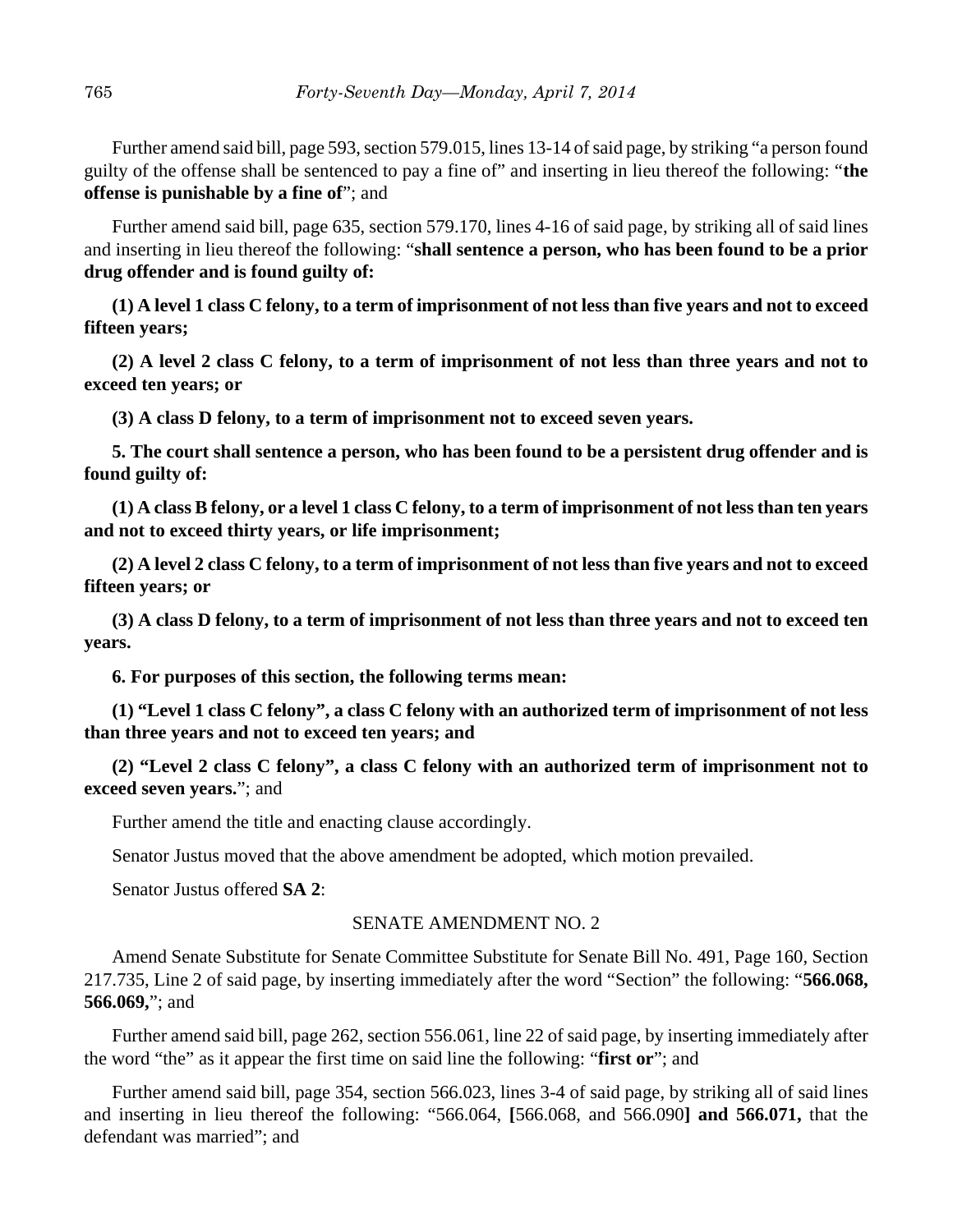Further amend said bill, page 359, section 566.067, line 1 of said page, by striking the opening "**[**" and closing "**]**" brackets; and further amend said line, by striking the word "twelve"; and further amend line 19, by striking the word "such" and inserting in lieu thereof the following: "**, if the victim is a child less than twelve years of age, the**"; and

Further amend said bill and page, section 566.068, lines 26-27, by striking all of said lines and inserting in lieu thereof the following: "**(2) Being more than four years older than a child who is less than seventeen years of age, subjects the child to sexual contact**"; and

Further amend said bill, page 360, section 566.071, lines 19-21 of said page, by striking all of said lines and inserting in lieu thereof the following: "**molestation in the fourth degree if, being more than four years older than a child who is less than seventeen years of age, subjects the child to sexual contact.**"; and further amend line 23, by striking the letter "C" and inserting in lieu thereof: "**D**"; and

Further amend said bill, page 364, section 566.101, lines 1-4 of said page, by striking all of said lines and inserting in lieu thereof the following: "person to sexual contact without that person's consent."; and

Further amend said bill, page 636, section 589.015, line 24 of said page, by striking the following: "or third" and inserting in lieu thereof the following: "**third, or fourth**"; and

Further amend said bill, page 652, section 632.480, line 17 of said page, by striking the words "**or second**".

Senator Justus moved that the above amendment be adopted, which motion prevailed.

Senator Justus moved that **SS** for **SCS** for **SB 491**, as amended, be adopted, which motion prevailed.

Senator Kraus assumed the Chair.

On motion of Senator Justus, **SS** for **SCS** for **SB 491**, as amended, was declared perfected and ordered printed.

Senator Munzlinger moved that **SB 850**, with **SCS**, be taken up for perfection, which motion prevailed.

**SCS** for **SB 850**, entitled:

# SENATE COMMITTEE SUBSTITUTE FOR SENATE BILL NO. 850

An Act to amend chapter 208, RSMo, by adding thereto one new section relating to the establishment of a supplemental nutrition assistance pilot program.

Was taken up.

Senator Munzlinger moved that **SCS** for **SB 850** be adopted.

Senator Munzlinger offered **SS** for **SCS** for **SB 850**, entitled:

# SENATE SUBSTITUTE FOR SENATE COMMITTEE SUBSTITUTE FOR SENATE BILL NO. 850

An Act to repeal section 262.900, RSMo, and to enact in lieu thereof three new sections relating to agricultural products.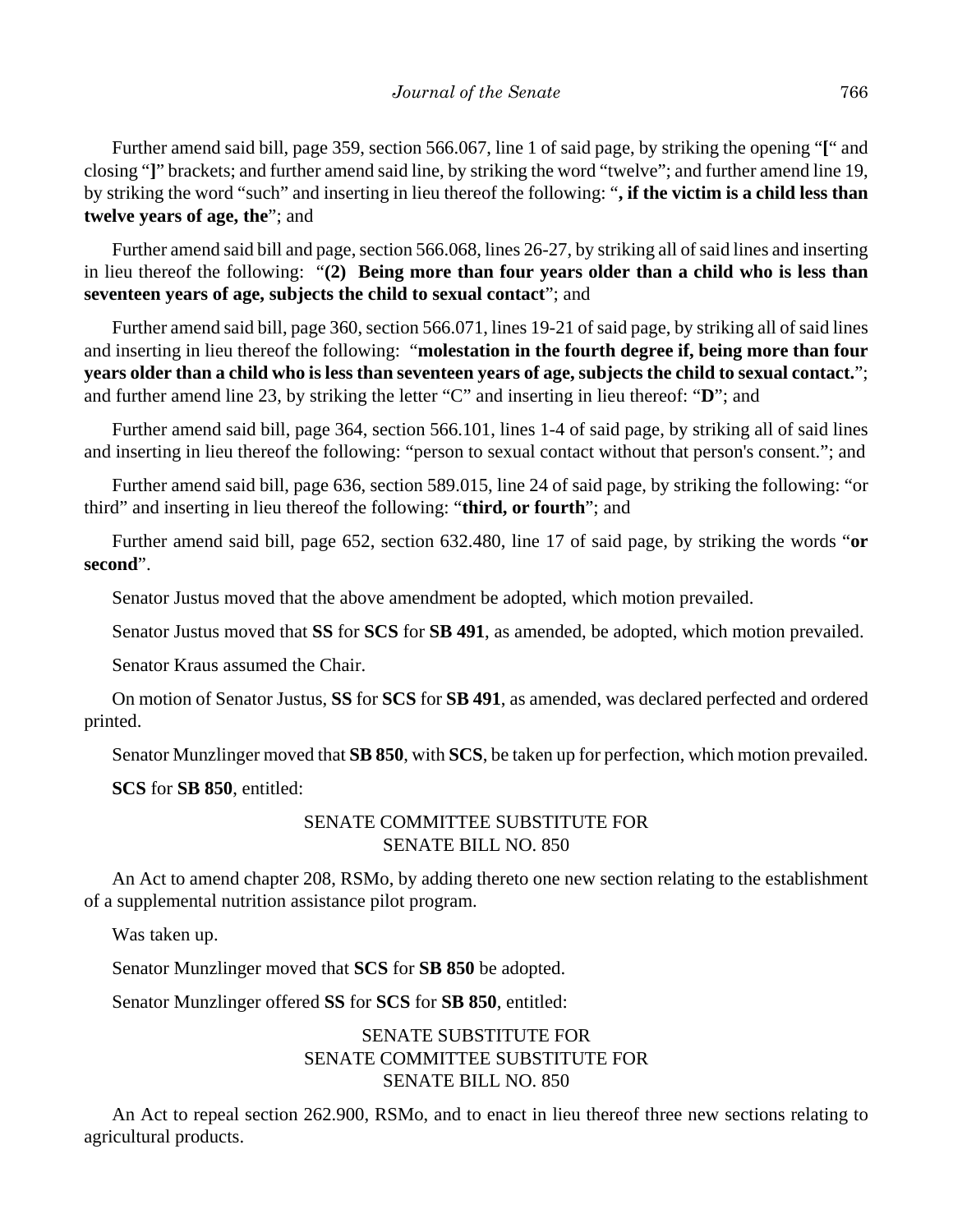Senator Munzlinger moved that **SS** for **SCS** for **SB 850** be adopted.

At the request of Senator Munzlinger, **SB 850**, with **SCS** and **SS** for **SCS** (pending), was placed on the Informal Calendar.

President Pro Tem Dempsey assumed the Chair.

#### **REPORTS OF STANDING COMMITTEES**

On behalf of Senator Parson, Chairman of the Committee on Small Business, Insurance and Industry, Senator Richard submitted the following report:

Mr. President: Your Committee on Small Business, Insurance and Industry, to which was referred **HB 1173**, begs leave to report that it has considered the same and recommends that the bill do pass.

## **INTRODUCTIONS OF GUESTS**

Senator Schaaf introduced to the Senate, representatives of Missouri Western State University, St. Joseph.

On motion of Senator Richard, the Senate adjourned under the rules.

# SENATE CALENDAR  $\overline{\phantom{a}}$

# FORTY-EIGHTH DAY–TUESDAY, APRIL 8, 2014  $\overline{\phantom{a}}$

# FORMAL CALENDAR

## HOUSE BILLS ON SECOND READING

HB 1897-Kolkmeyer HB 1968-Gosen HCS for HB 2040 HB 1380-Peters and Ellington HCS for HB 1605 HB 2028-Peters, et al HB 1670-Dunn, et al HB 1744-Walton Gray, et al

HCS for HB 1745 HB 1775-Colona and Hodges HCS for HB 1302 HCS for HB 1326 HB 1617-Rehder, et al HCS for HB 1439 HCS for HB 1237 HCS for HBs 1235 & 1214

## THIRD READING OF SENATE BILLS

SS for SCS for SB 666-Schmitt (In Fiscal Oversight)

SCS for SB 729-Romine SCS for SB 785-Kehoe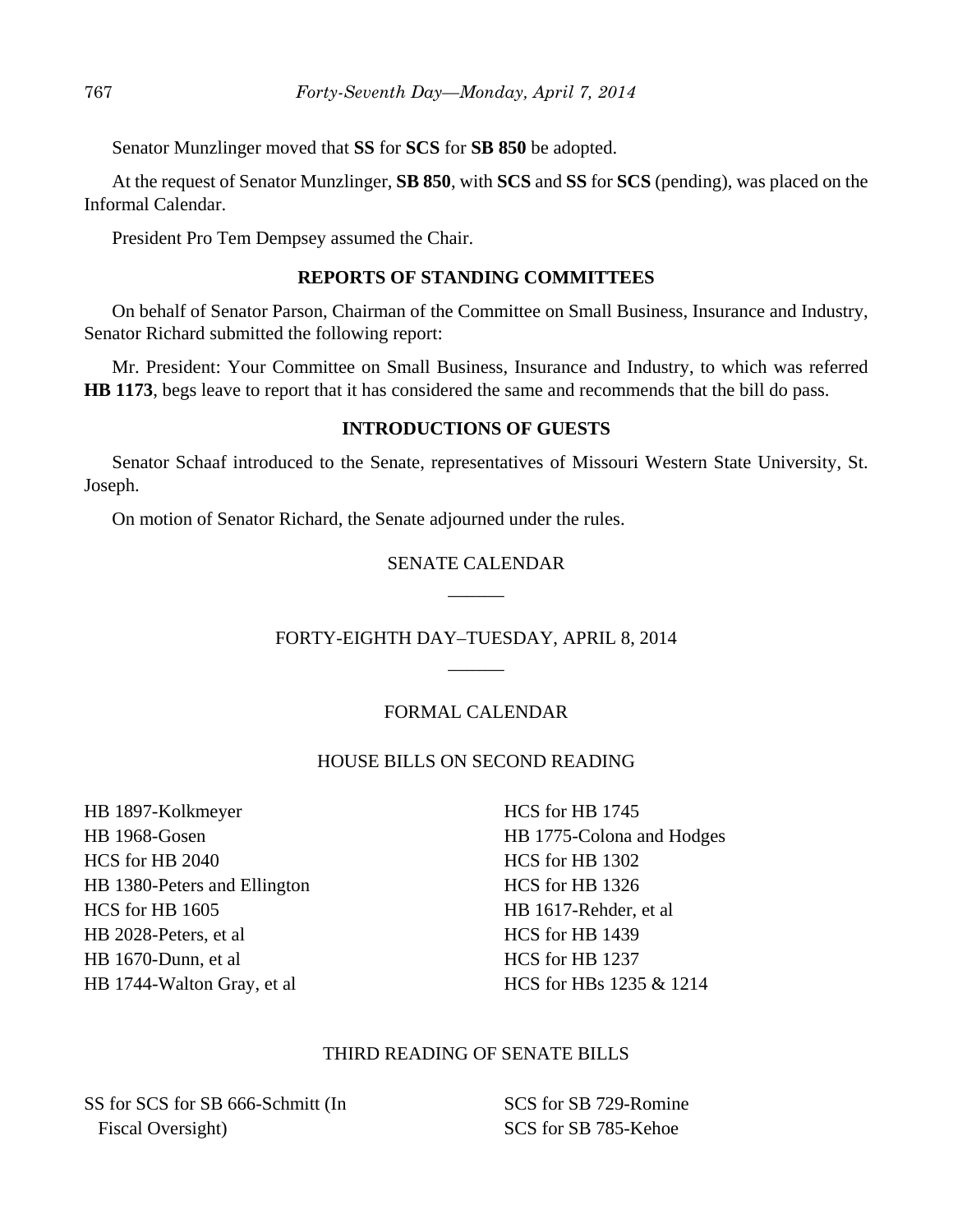# SB 812-Parson (In Fiscal Oversight) SB 818-Kehoe

## SCS for SB 854-Wasson

#### SENATE BILLS FOR PERFECTION

 1. SB 892-Kraus, with SCS 2. SB 809-Wasson, with SCS 3. SB 706-Cunningham, with SCS 4. SB 500-Keaveny 5. SB 695-Keaveny 6. SJR 26-Lager 7. SB 890-Kehoe 8. SB 754-Sater and Justus 9. SB 617-Rupp and Parson, with SCS 10. SB 755-Wallingford 11. SB 769-Pearce, with SCS 12. SB 830-Parson 13. SB 841-Wasson, with SCS 14. SB 919-Justus 15. SBs 787 & 804-Justus, with SCS 16. SB 795-Lager 17. SB 887-Schaefer 18. SB 538-Keaveny and Holsman 19. SB 786-Schmitt 20. SBs 638 & 647-Romine, with SCS 21. SB 578-Kraus 22. SB 655-Kraus 23. SB 659-Wallingford, with SCS 24. SB 717-Brown 25. SB 794-Chappelle-Nadal

26. SB 866-Wasson and Cunningham 27. SB 824-Dixon, with SCS 28. SB 724-Parson 29. SB 550-Sater, with SCS 30. SB 819-Wallingford, with SCS 31. SBs 836 & 800-Munzlinger, with SCS 32. SB 842-Parson 33. SB 860-Cunningham 34. SB 891-Kehoe 35. SB 762-Schaefer, with SCS 36. SB 875-Sater, with SCS 37. SB 671-Sater 38. SB 634-Parson, with SCS 39. SB 642-Romine, with SCS 40. SB 848-LeVota, with SCS 41. SB 566-Sifton 42. SB 992-Dempsey 43. SB 966-Lager 44. SB 852-Schmitt, with SCS 45. SB 704-Lager, with SCS 46. SB 758-Justus 47. SB 873-Brown, with SCS 48. SB 844-Dixon 49. SB 641-Emery 50. SB 869-Schmitt

## HOUSE BILLS ON THIRD READING

HB 1173-Burlison, et al

#### INFORMAL CALENDAR

#### SENATE BILLS FOR PERFECTION

SB 490-Lager and Kehoe, with SCS SB 501-Keaveny